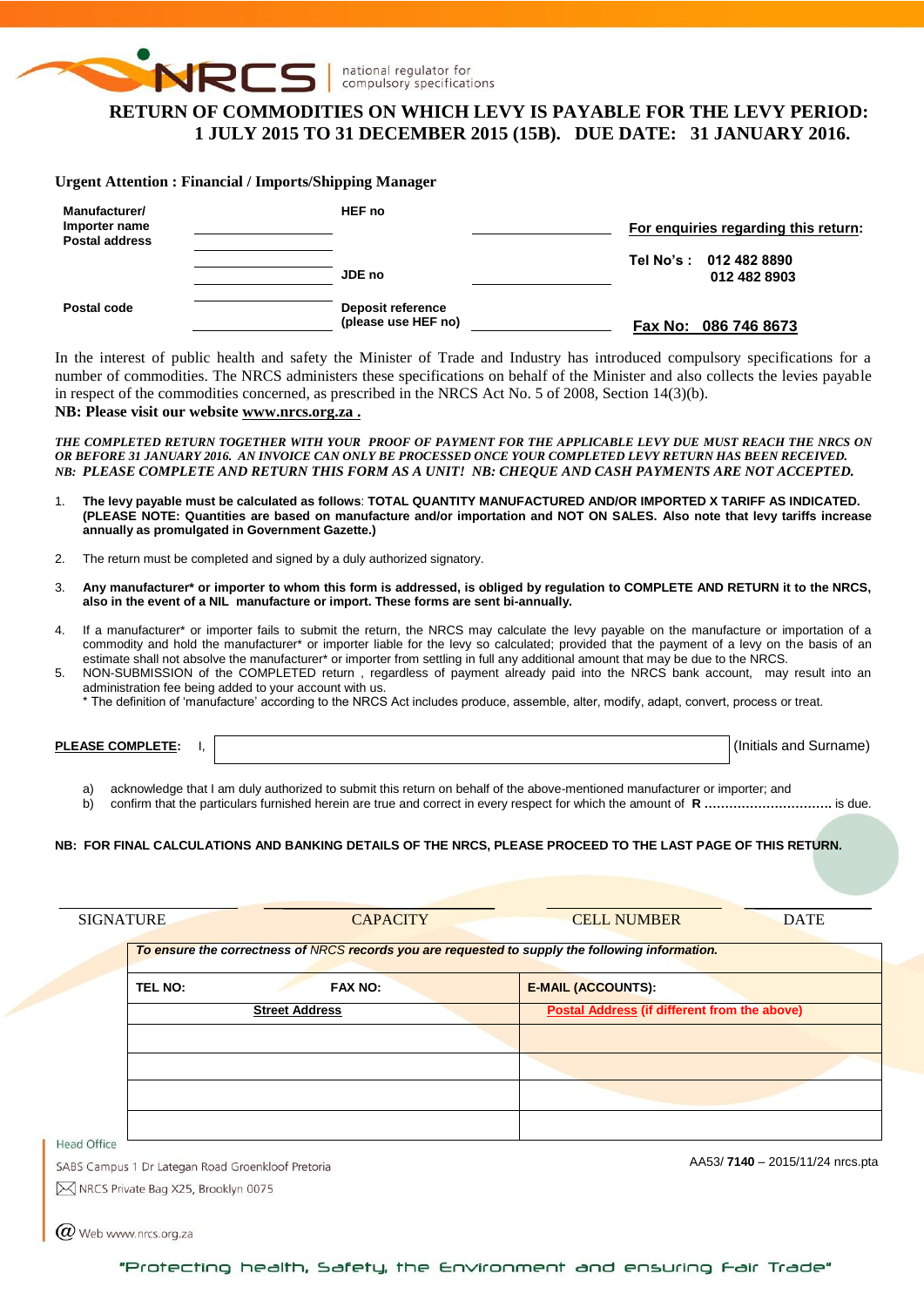## **ELECTRICAL APPARATUS**

#### **PLEASE NOTE: TOTAL QUANTITY TO BE ROUNDED OFF TO THE NEXT FULL UNIT ( 1 UNIT = 10/100 items or any part thereof)**

| Code | Description of commodity                                                                                                                                                                 |                                | Quantity<br>Manufactured<br><b>July to Sept</b> | Quantity<br>Imported<br><b>July to Sept</b> | Quantity<br>Manufactured<br>Oct to Dec | Quantity<br>Imported<br>Oct to Dec | <b>Total</b> | Unit                  | <b>Tariff</b>       | Levy payable |
|------|------------------------------------------------------------------------------------------------------------------------------------------------------------------------------------------|--------------------------------|-------------------------------------------------|---------------------------------------------|----------------------------------------|------------------------------------|--------------|-----------------------|---------------------|--------------|
| 7120 | (IEC 60065 / VC 8055)<br>Portable television antennae                                                                                                                                    |                                |                                                 |                                             |                                        |                                    |              | 100 Items             | $\overline{R8,15}$  |              |
| 7121 | Audio Equipment, e.g. Hi-Fi Systems, Radio's, etc<br>(IEC 60065 / VC 8055)                                                                                                               |                                |                                                 |                                             |                                        |                                    |              | 10 Items              | R 5,87              |              |
| 7123 | Audio Equipment e.g. Hi-Fi Systems, Radio's, etc - Energy<br><b>Efficiency and Labelling</b>                                                                                             | (VC 9008)                      |                                                 |                                             |                                        |                                    |              | 10 Items              | R <sub>11</sub> ,20 |              |
| 7122 | Visual Equipment e.g. TV's, VCR's, DVD Players, etc.<br>(IEC 60065 / VC 8055)                                                                                                            |                                |                                                 |                                             |                                        |                                    |              | <b>Item</b>           | R 1,69              |              |
| 7124 | Visual Equipment e.g. TV's VCR's, DVD Players, etc. - Energy<br><b>Efficiency and Labelling</b>                                                                                          | (VC 9008)                      |                                                 |                                             |                                        |                                    |              | Item                  | R 1,20              |              |
| 7209 | Lamp Control Gear                                                                                                                                                                        | (VC 9087)                      |                                                 |                                             |                                        |                                    |              | Item                  | R 0,53              |              |
| 7210 | Luminaires and Lighting Appliances, e.g. fluorescent, fixed,<br>portable, hand-held lamps, lighting chains, flood lights,<br>Christmas tree lighting sets, etc.<br>(IEC 60598 / VC 9012) |                                |                                                 |                                             |                                        |                                    |              | 10 Items              | R 1,63              |              |
| 7211 | Lamp holders                                                                                                                                                                             | $\overline{\text{ (VC 8011)}}$ |                                                 |                                             |                                        |                                    |              | 100 Items             | R 3,24              |              |
| 7212 | Starters for tubular fluorescent lamps                                                                                                                                                   | ( <b>VC</b> 8039)              |                                                 |                                             |                                        |                                    |              | 100 Items             | R 1,63              |              |
| 7213 | Incandescent lamps (globes)                                                                                                                                                              | (VC 8043)                      |                                                 |                                             |                                        |                                    |              | 100 Items             | R <sub>1</sub> ,63  |              |
| 7214 | Single-Capped Fluorescent Lamps (CFL)<br>$\ast$                                                                                                                                          | (VC 9091)                      |                                                 |                                             |                                        |                                    |              | 10 Items              | R 1,49              |              |
| 7510 | Plugs                                                                                                                                                                                    | (VC 8008)                      |                                                 |                                             |                                        |                                    |              | 100 Items             | R 1,63              |              |
| 7511 | Socket outlets                                                                                                                                                                           | ( <b>VC</b> 8008)              |                                                 |                                             |                                        |                                    |              | 10 Items              | $\overline{R1,63}$  |              |
| 7512 | Socket outlet adaptors, including "Janus" couplers                                                                                                                                       | ( <b>VC</b> 8008)              |                                                 |                                             |                                        |                                    |              | 100 Items             | R11,40              |              |
| 7513 | Switches for Fixed installations                                                                                                                                                         | ( <b>VC</b> 8003)              |                                                 |                                             |                                        |                                    |              | 100 Items             | R 9,78              |              |
| 7514 | Switches for Appliances                                                                                                                                                                  | (VC 8052)                      |                                                 |                                             |                                        |                                    |              | 100 Items             | R3,24               |              |
| 7517 | Cord Sets with plug and appliance coupler                                                                                                                                                | ( <b>VC</b> 8029)              |                                                 |                                             |                                        |                                    |              | 100 Items             | R13,05              |              |
| 7518 | Cord Extension Sets - without switches                                                                                                                                                   | ( <b>VC</b> 8029)              |                                                 |                                             |                                        |                                    |              | $\overline{10}$ Items | R 2,45              |              |
| 7519 | Cord Extension Sets - with switches                                                                                                                                                      | ( <b>VC</b> 8029)              |                                                 |                                             |                                        |                                    |              | 10 Items              | R 4,41              |              |
| 7520 | Cord Extension Sets - with switches and MCCB                                                                                                                                             | (VC 8029)                      |                                                 |                                             |                                        |                                    |              | 10 Items              | R <sub>14</sub> ,33 |              |
| 7521 | Cord Extension Sets - with switches and ELPU                                                                                                                                             | (VC 8029)                      |                                                 |                                             |                                        |                                    |              | 10 Items              | R <sub>16</sub> ,95 |              |
| 7610 | Flexible Cords                                                                                                                                                                           | ( <b>VC</b> 8006)              |                                                 |                                             |                                        |                                    |              | $100$ Kg              | R 4,89              |              |
| 7611 | Electric Cables - fixed installations, Medium Voltage<br>Electric Cables - fixed installations Low Voltage                                                                               | (VC 8077)<br>(VC 8075)         |                                                 |                                             |                                        |                                    |              | $100$ Kg              | R 4,89              |              |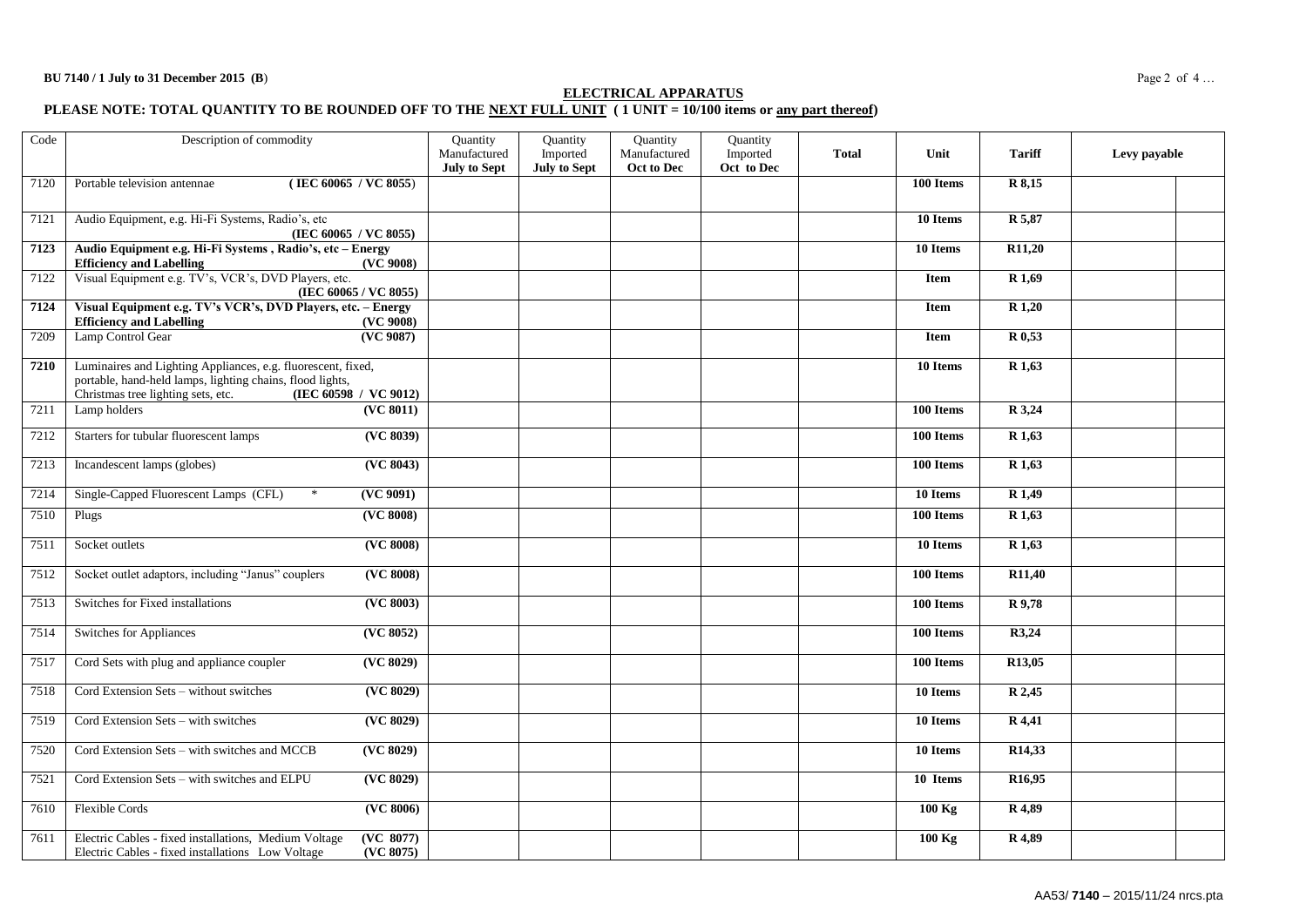## **BU 7140 / 1 July to 31 December 2015 (B)** Page 3 of 4

| Code | <b>Description of Commodity</b>                                                                                                                                                                                                                         | Quantity<br>Manufactured<br><b>July to Sept</b> | Quantity<br>Imported<br><b>July to Sept</b> | Quantity<br>Manufactured<br>Oct to Dec | Quantity<br>Imported<br>Oct to Dec | <b>Total</b> | Unit        | <b>Tariff</b>       | Levy Payable |  |
|------|---------------------------------------------------------------------------------------------------------------------------------------------------------------------------------------------------------------------------------------------------------|-------------------------------------------------|---------------------------------------------|----------------------------------------|------------------------------------|--------------|-------------|---------------------|--------------|--|
| 7710 | Moulded case circuit-breakers : Single pole<br>(VC 8036)                                                                                                                                                                                                |                                                 |                                             |                                        |                                    |              | 10 Items    | R 1,80              |              |  |
| 7711 | Moulded case circuit-breakers : Double pole<br>(VC 8036)                                                                                                                                                                                                |                                                 |                                             |                                        |                                    |              | 10 Items    | R 6,03              |              |  |
| 7712 | Moulded case circuit-breakers : Triple pole<br>(VC 8036)                                                                                                                                                                                                |                                                 |                                             |                                        |                                    |              | 10 items    | R 8,48              |              |  |
| 7713 | Moulded case circuit-breakers: Four pole<br>(VC 8036)                                                                                                                                                                                                   |                                                 |                                             |                                        |                                    |              | 10 Items    | R 10,10             |              |  |
| 7719 | Transportable motor operated tools: .e.g. table saw thickness planers<br>(IEC 61029) / $V\hat{C}$ 8055)<br>etc.                                                                                                                                         |                                                 |                                             |                                        |                                    |              | 10 Items    | R <sub>11</sub> ,89 |              |  |
| 7720 | Hand-held electric power tools, e.g. lathes, saws, grinders, drills,<br>electric gardening and agricultural equipment, etc.<br>(IEC 60745 / VC 8055)                                                                                                    |                                                 |                                             |                                        |                                    |              | 10 Items    | R 9,61              |              |  |
| 7721 | Earth leakage protection units: Single phase<br>(VC 8035)                                                                                                                                                                                               |                                                 |                                             |                                        |                                    |              | 10 Items    | R14,03              |              |  |
| 7722 | ( <b>VC</b> 8035)<br>Earth leakage protection units: Multi phase                                                                                                                                                                                        |                                                 |                                             |                                        |                                    |              | 10 Items    | R <sub>26</sub> ,55 |              |  |
| 7810 | Appliance couplers<br>(VC 8012)                                                                                                                                                                                                                         |                                                 |                                             |                                        |                                    |              | 100 Items   | R 4,89              |              |  |
| 7811 | <b>Appliance - Small:</b><br>(e.g. Vacuum cleaners, heaters, electric irons, heated blankets, fans,<br>hairdryers, kettles, motor-operated appliances, instantaneous water<br>heaters, soldering irons, battery chargers etc.)<br>(IEC 60335 / VC 8055) |                                                 |                                             |                                        |                                    |              | 10 Items    | R <sub>1,63</sub>   |              |  |
| 7813 | Appliance - Large:<br>(e.g. Freezers, refrigerators, dishwashers, washing machines, tumble<br>dryers, air conditioning units, catering equipment, microwave ovens,<br>(IEC 60335 / VC 8055)<br>stoves ,etc.)                                            |                                                 |                                             |                                        |                                    |              | <b>Item</b> | R 2,06              |              |  |
| 7817 | <b>Appliance - Large:</b><br>(Only freezers, refrigerators, dishwashers, washing machines, tumble<br>dryers, washer-dryer combinations, electric ovens and air<br>conditioners) – Energy Efficiency and labeling<br>(VC 9008)                           |                                                 |                                             |                                        |                                    |              | <b>Item</b> | R 2,45              |              |  |
| 7815 | Hot water storage tanks for domestic use<br>(VC 9006)                                                                                                                                                                                                   |                                                 |                                             |                                        |                                    |              | Item        | R 2,06              |              |  |
| 7816 | Integral and close-coupled domestic solar water heaters<br>(VC 9004)                                                                                                                                                                                    |                                                 |                                             |                                        |                                    |              | Item        | R 5,67              |              |  |
| 7812 | Information Technology (IT) equipment and business systems,<br>(e.g. computers, monitors, printers, copiers, fax machines,<br>scanners, modems, routers etc.<br>(IEC 60950 / VC 8055)                                                                   |                                                 |                                             |                                        |                                    |              | <b>Item</b> | R4,84               |              |  |
| 7814 | Information Technology (IT) components, e.g. power-supplies,<br>cell phone battery chargers, motherboards, etc.<br>(IEC 60950 / VC 8055)                                                                                                                |                                                 |                                             |                                        |                                    |              | 100 Items   | R50,52              |              |  |

**\*\*\*NB: For technical advice please phone 012 482 8767 – Operational Manager**